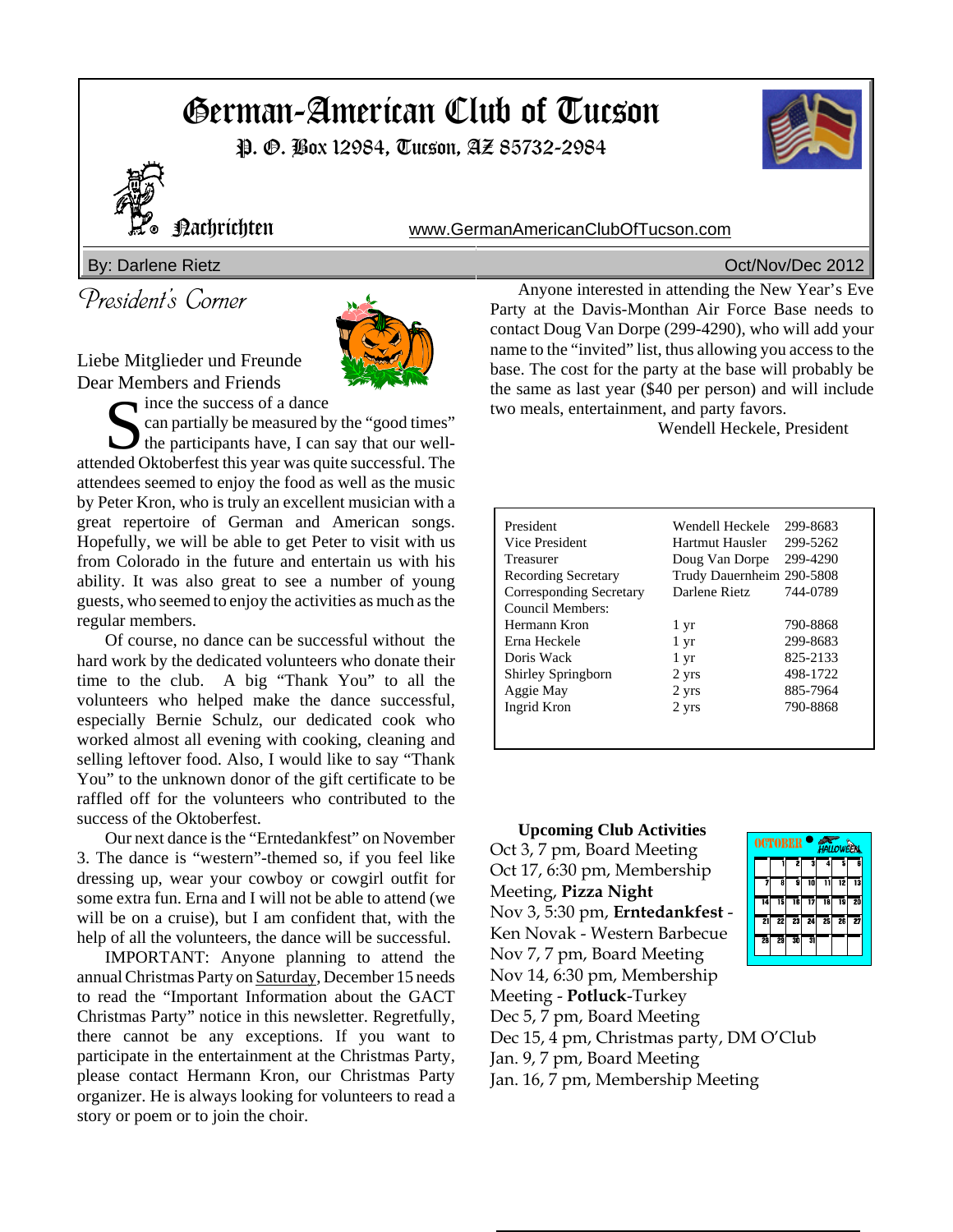Congratulations to members celebrating a birthday in **October**

| Inge Reece         | 03 |
|--------------------|----|
| Shirley Springborn | 03 |
|                    |    |
| Robert Walter      | 03 |
| Nancy Bannister    | 09 |
| Rebecca Mullins    | 14 |
| Frank Ohlig        | 25 |
| Ed Kocher          | 29 |
|                    |    |

And to members celebrating birthdays in **November**

|--|

| 01 |
|----|
| 07 |
| 14 |
| 18 |
| 19 |
| 27 |
| 28 |
|    |

|   | $\rlap{/}{d}$ |
|---|---------------|
| F |               |

### As well as members celebrating in **December**

| . Olga Claassen      | 01 |
|----------------------|----|
| John Lesko           | 01 |
| Inge Tepper          | 02 |
| <b>Bill Faust</b>    | 11 |
| Frank Hastings       | 11 |
| Peter Tomas          | 12 |
| Heinz von Forsch     | 17 |
| Inge Fauser          | 18 |
| Gerda Taylor         | 19 |
| <b>Bob Holdcraft</b> | 23 |
| Lilian Kling         | 27 |
|                      |    |

### **ERNTEDANKFEST** (Harvest Dance)



Be sure to mark your calendar for

our Club's Erntedankfest western barbecue dance

on November 3 at the FOP. Doors will be open at 5:30 pm. Dinner will be served by club members from 6:00 to 7:00 pm. Meal will be barbecue beef on a roll with pickle, cowboy beans, salad, cake and coffee for \$7.00. Cake and coffee only, \$2.00. Ken Novak will be playing for your listening and dancing pleasure. See attached flyer. Wear your jeans and cowboy boots and bring your friends for a fun evening.



Get well wishes for a speedy recovery to **Louis Dauernheim and Carl Unger.** 

Sincere condolences to friends and family of **Robert Wedemeyer**, who died on June 14.



Regretfully, we also lost his wife **Tiffany** as a member because she moved to Oregon. May Bob rest in peace. Auf wiedersehen.

### **Thanks for your contributions**

For any club to continue to prosper and be successful, the help of many volunteers is required. The following members deserve a big "THANK YOU" for their contributions with either hands-on activity, donations to the club, or both at the Oktoberfest:

| Don & Elfriede Amsden | <b>Jean Brett</b>          |
|-----------------------|----------------------------|
| Erna Herckele         | Waltraud & Hartmut Hausler |
| Richard Hoppe         | Nelly Hobrath              |
| Aggie May             | Ingrid & Hermann Kron      |
| Darlene Rietz         | Josef & Marie Ortenreiter  |
| Roger & Gerda Taylor  | Bernie Schulz              |
| Doris & Greg Wack     | Ingrid & Doug Van Dorpe    |
| <b>Stefan Weiss</b>   | Olga Claassen              |
| Werner Hueppe         | Christa Schrubbe           |
| Don Vogel             | Luise & Frank Hastings     |
| Charlotte Griffin     | Sulfa Brauner              |
| Anna Graves           | Inge Fauser                |
| Aiga Loeffler         | Shirley Springborn         |
|                       |                            |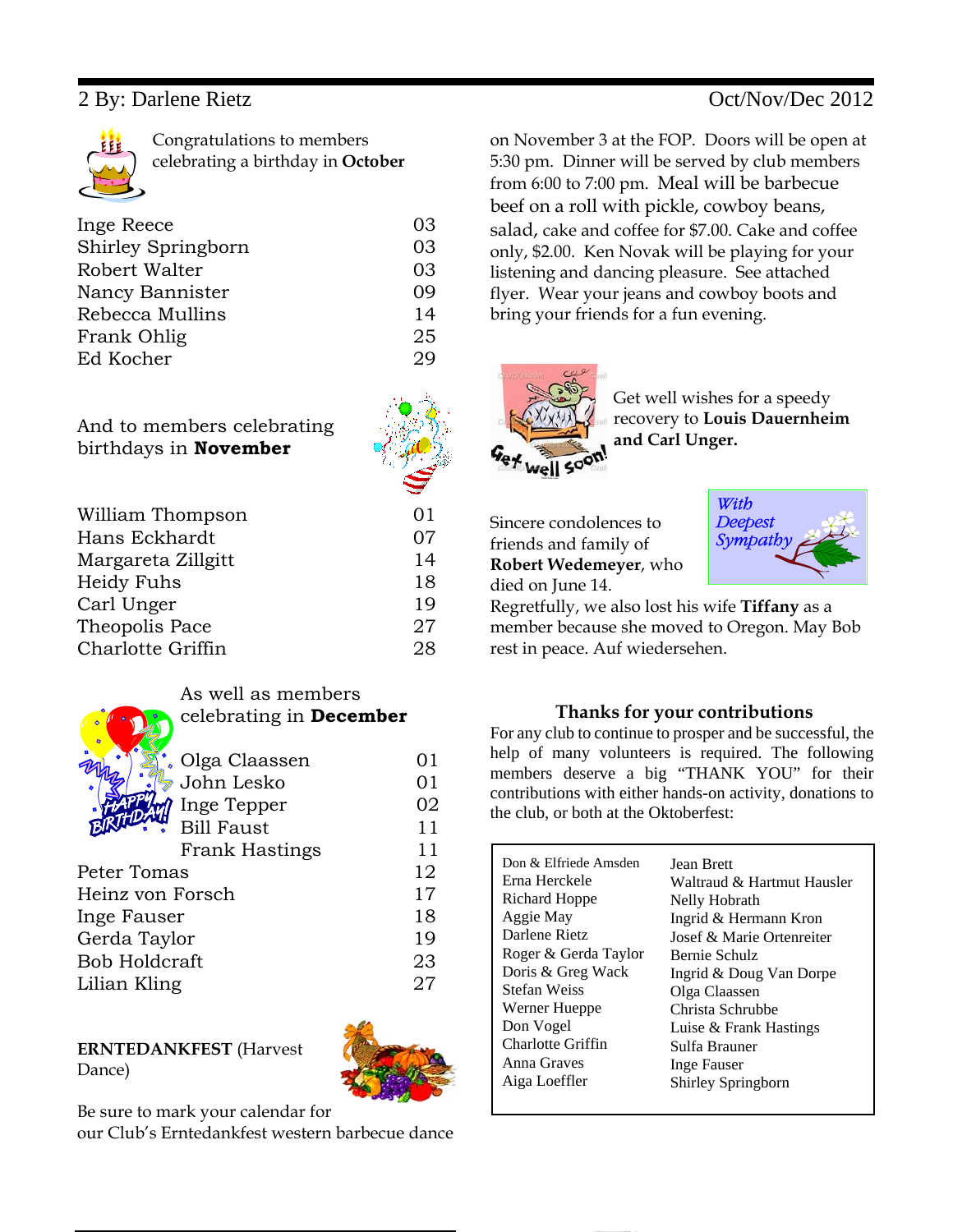I realize that several other members also made contributions, even though they were not on my list of volunteers. I apologize for any omissions and thank those contributors as well. Please, in the future, let me know about your contributions so I can properly thank you in the name of the Club for your commitment. Thanks again. Wendell Heckele

The club members wish to welcome two new members, **Eleanor Volz and Michael Kud-Kudisaroff,** who both joined at the Oktoberfest dance.





The following is an excerpt from a letter to Darlene Rietz from Cynthia Cooper. I thought some older members might find it of interest:

...While the service was a moving tribute to

Truman, Richard Hoppe injected a light note into the sad occasion, but his reminiscences were only a fraction of the fun days of long ago.

While sorting out things, I came across a few photos that pertain to the early days of the club. I also found a membership list as of June 1983. Sadly, there are 32 names of members who have passed away. Some were close friends. I noticed that Bernie joined in October 1979, which was toward the end of our active years in the mid-eighties. Until then one of us was always on the board. I was treasurer for years. When I took over the club's bookkeeping, it had been a haphazard affair until I switched to double-entry bookkeeping. Then I was recording secretary for some years. And the year I was vice president I had to step in the president's shoes when Tony Fuentes quit without notice. In between my stints, Truman was a council member. He was always supposed to bring the bratwurst to the dances, but he would forget, to cause a mad dash to the stores to buy hot dogs. So finally, Erna Schabinger always pinned a note on Truman's shirt pocket to let me know what he was supposed to bring.

As to the enclosed photos, the important one dealing with the club's history is the one where Truman fills a glass of punch for Anneliese Fuentes, who was the club president for years until she died very young. By the way, I made that punch every Christmas for years and there are some funny stories about that strong "refreshment" which only the oldtimers will remember. Another photo is Frank Hastings and Truman bartending at a Hawaiian dance. We had some prominent bands at those dances while we were decked out in our Hawaiian garb. Two photos deal with our picnics at the Norman Ranch. Seated at the table were Frank and Luise

Hastings, Bob and Luise Lehner and Flory Perillo. The other photo shows the cooks: Paul Scholcz, Martin Bolus, Richard Hoppe, Bill Johnson, can't remember the next name, and the "chief cook" Truman. Truman designed and made 4 custom grills. Each grill took 15 chicken halves, so it always took 4 cooks to tend the grills. The most chickens we had were 90 or 180 halves so you can figure out why it took so long to get it all done and why the cooks were three sheets to the wind by the time the picnic started. They started cooking at 10 in the morning; that is also when the beer was delivered. I always made the basting sauce from scratch. It was mostly white wine, lemon juice, oil and herbs.

One photo is in front of a place where we had the dances for a while. It was a church on Pima Street that had been converted into a beer garden. It did not exist very long. The photo shows Ferdi Kristofl, Truman, me, Phil and Karoline Baca, Frank Hastings (acting up) and I can't tell who is looking down.

An important photo for the club's history is from 1977 when the German Club took part in the opening ceremonies of the Kino Hospital. ...

Among Truman's things, I also found his original membership card where he paid the initiation fee of \$10 on November 3, 1965. At the very first meeting on that October 1965 Sunday afternoon at the ice rink on Speedway, only a handful of people signed up. Most signed up at the next meeting on November 3. A few signed up in December. At the time we incorporated, I believe in January 1966, every one who was a member at the time of incorporation became a charter member. There were 97 of us and I know this because my friends, the Perillos, were the last numbered members at Nos. 96 and 97. At number 55, I am the last of the charter members. As far as I know, there is no one else who has been a member from the beginning without interruption, although I am aware that some original members dropped out for a time and later rejoined, wanting their original membership number back.

Since the photos and things stirred my memories, I thought the club's history might benefit from the musings of an old-timer.

Please include a huge **thank you** for me in your next Nachrichten to the members who came to honor Truman, and for the many cards I received."

Cindy Cooper

REMINDER: Your 2013 dues are due and payable on January 1. You may elect to have the club keep your deposit for the Christmas party.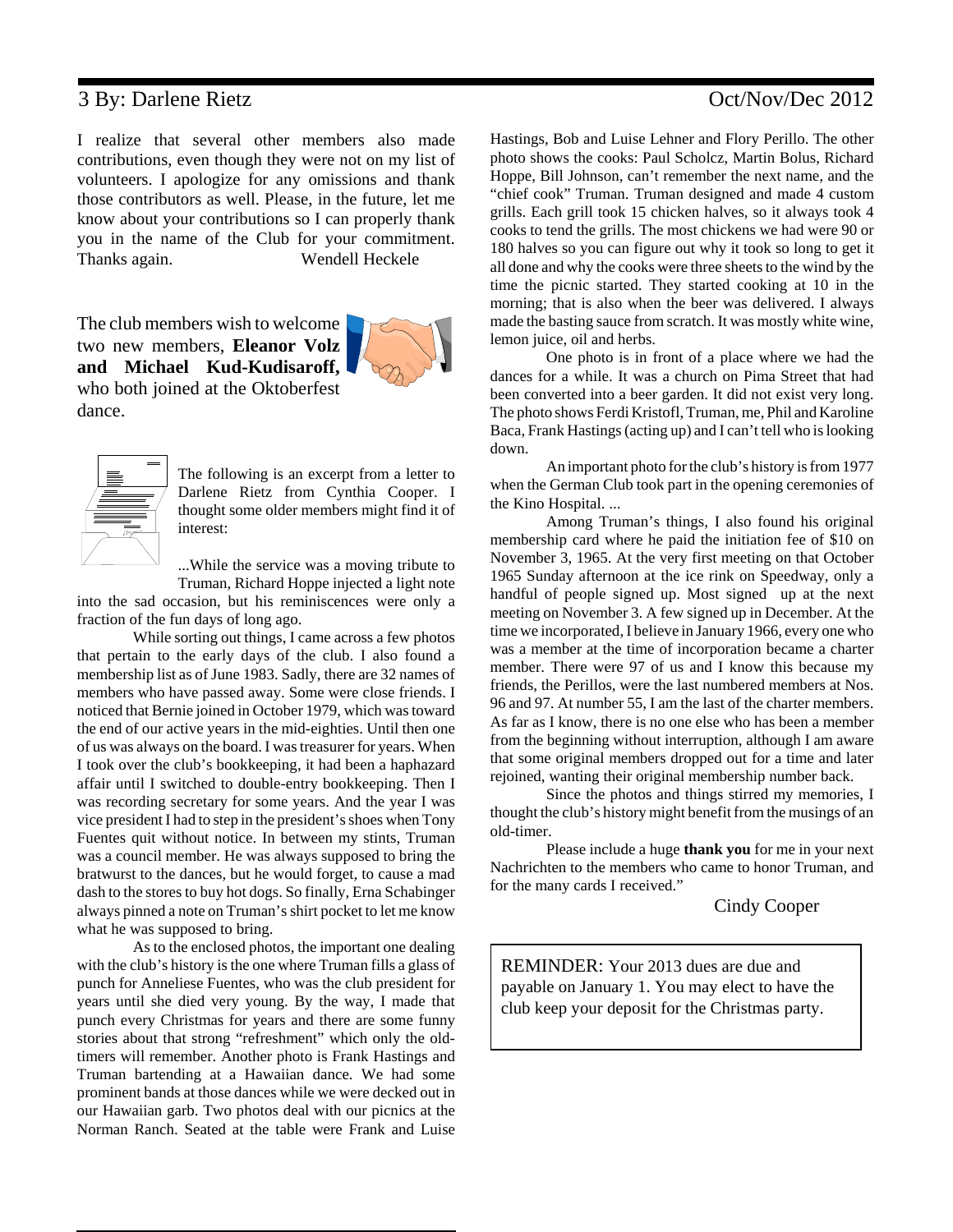

**Important Information about the Christmas Party!**

The requirements for accessing the Air Force Base are virtually the same as last year, except Wendell will collect the information and fees. Members and their guests who presently DO NOT have access privileges to the base and want Doug Van Dorpe to be their sponsor must submit the following items to Wendell, who will collect the information and fee for Doug:

- 1. Provide your date of birth
- 2. Provide your Driver License Number
- 3. Provide your Social Security number
- 4. Submit a \$30 check (to the order of GACT) for each member attending the party (\$25 for guests)

This information must be submitted to Wendell in a timely manner to ensure he receives it NO LATER than December 3 (Requests and fees received after this date will not be honored.) at the following address:

Wendell Heckele 1730 E. Calle de la Culebra Tucson, AZ 85718

Anyone who has a sponsor other than Doug is responsible for ensuring that the pertinent information required for access to the base is submitted to whoever needs it. The fees must still be submitted to Wendell by December 3. Anyone who sends the above items to Doug or the Club Post Office Box instead of Wendell will NOT be on the access list.

### **Other changes to the Christmas Party procedure are as follows:**

1. Every member MUST submit a check in the amount of \$30.00 per person (for guest fees, please see information shown below) to Wendell. As in prior years, \$20.00 of this amount is refundable and may apply to the member dues for the next year if you desire; the other \$10.00 is non-refundable and helps to defray the cost of the party expenses. IMPORTANT: Members who sign up and fail to attend will forfeit their \$30.00 and guests will forfeit their submitted amount. No

exceptions. The Club gets charged for the number of persons who sign up!

- 2. Cost to guests is as follows: Adult cost is full price of \$25 Children 13 and up is full price of \$25 Children 7-12 years is \$12.50 Children 4-6 years is \$6.25 Children 3 and under are free.
- 3. A cash bar will be open for two hours (4:30- 6:30); however, no drink tickets will be handed out.

May you always have work for your hands to do, May your pockets always hold a coin or two, May the sun shine bright on your windowpane, May the rainbow be certain to follow each rain, May the hand of a friend always be near you, And may God fill your heart with gladness to cheer you.

Irish Blessing Quote



# **HAPPY HALLOWEEN**



### **HAPPY THANKSGIVING**